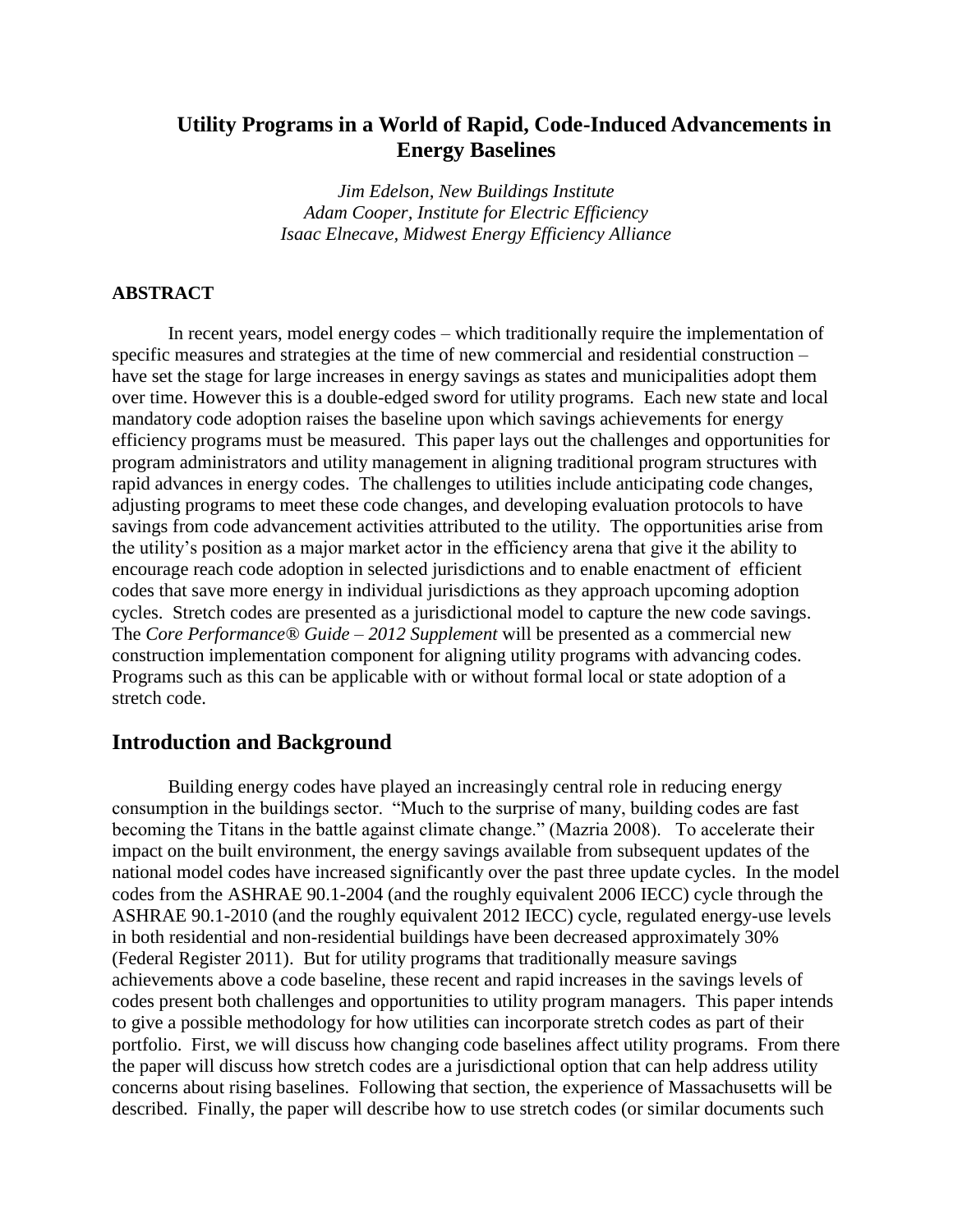as the *Core Performance Guide – 2012 Supplement*) to form a viable utility program. (The terms "stretch code" and "reach code" are often used interchangeably. "Stretch code" will be used throughout this paper.) For the purpose of this paper, a stretch code will be defined as a code that is more energy efficient than the locally enforced code (either at the state or local level).

# **How Advancing Code Baselines are Impacting Energy Efficiency Efforts at Utilities**

#### **Nature of Increasing Code Baselines**

At the national level, the International Code Council (ICC) issues the International Energy Conservation Code (IECC) for residential and low-rise buildings, and the American Society of Heating, Refrigerating and Air-Conditioning Engineers (ASHRAE) releases standards on heating, ventilation and energy efficient building design primarily for commercial and government buildings every three years. Upon release of the codes, states and municipalities review, amend and adopt them on their own code cycles. Given the record of the recent code cycles, the potential exists in several states for the base energy efficiency levels of buildings to receive a substantial increase<sup>1</sup>. Relative to the 2006 and 2004 versions of the national residential and commercial energy codes (IECC 2006 and ASHRAE 90.1, respectively), energy efficiency in buildings is scheduled to increase by 50 percent by 2020 (U.S. DOE BECP 2010). A recent national-level analysis reflecting these policy goals finds that U.S. electricity consumption in 2025, as detailed in the U.S. Energy Information Administration's Annual Energy Outlook 2011 baseline, would be reduced by 123 million megawatt-hours compared to a business-as-usual policy. This reduction is equivalent to 30 percent of projected growth in electricity demand if the residential and commercial codes are adopted and complied with in a timely, uniform fashion (Cooper & Wood 2011). To provide perspective, total ratepayer-funded electric efficiency efforts provided 112 million megawatt-hours of energy savings in 2010 (Cooper & Wood 2012). On paper, achieving building energy code policy goals would deliver a tremendous amount of energy savings, yet the realization of this accomplishment is not a simple or straightforward procedural process. In addition, this gain in baseline building energy efficiency also impacts the conventional energy efficiency efforts at utilities.

### **Impact of Increasing Code Baselines on Utility Programs**

 $\overline{a}$ 

The current construct of efficiency programs and the building codes process are at odds with one another. Utility efficiency programs are first evaluated to determine their anticipated cost-effectiveness prior to approval; once approved, ratepayer funds (which typically includes both the cost of incentives plus program management) are used to run the program with an expectation of a certain amount of energy savings associated with a certain level of outlay. A measurement and verification process is performed by public service commission staff, the utility and third parties to determine the realized energy effects of an efficiency program. This evaluation, measurement and verification (EM&V) process makes use of a baseline that projects energy use in the absence of a measured program. Development and interpretation of the

*<sup>1</sup> Already both Minnesota and Illinois are poised to adopt a largely unamended version of the latest version of the commercial chapter of the 2012 International Energy Conservation Code.*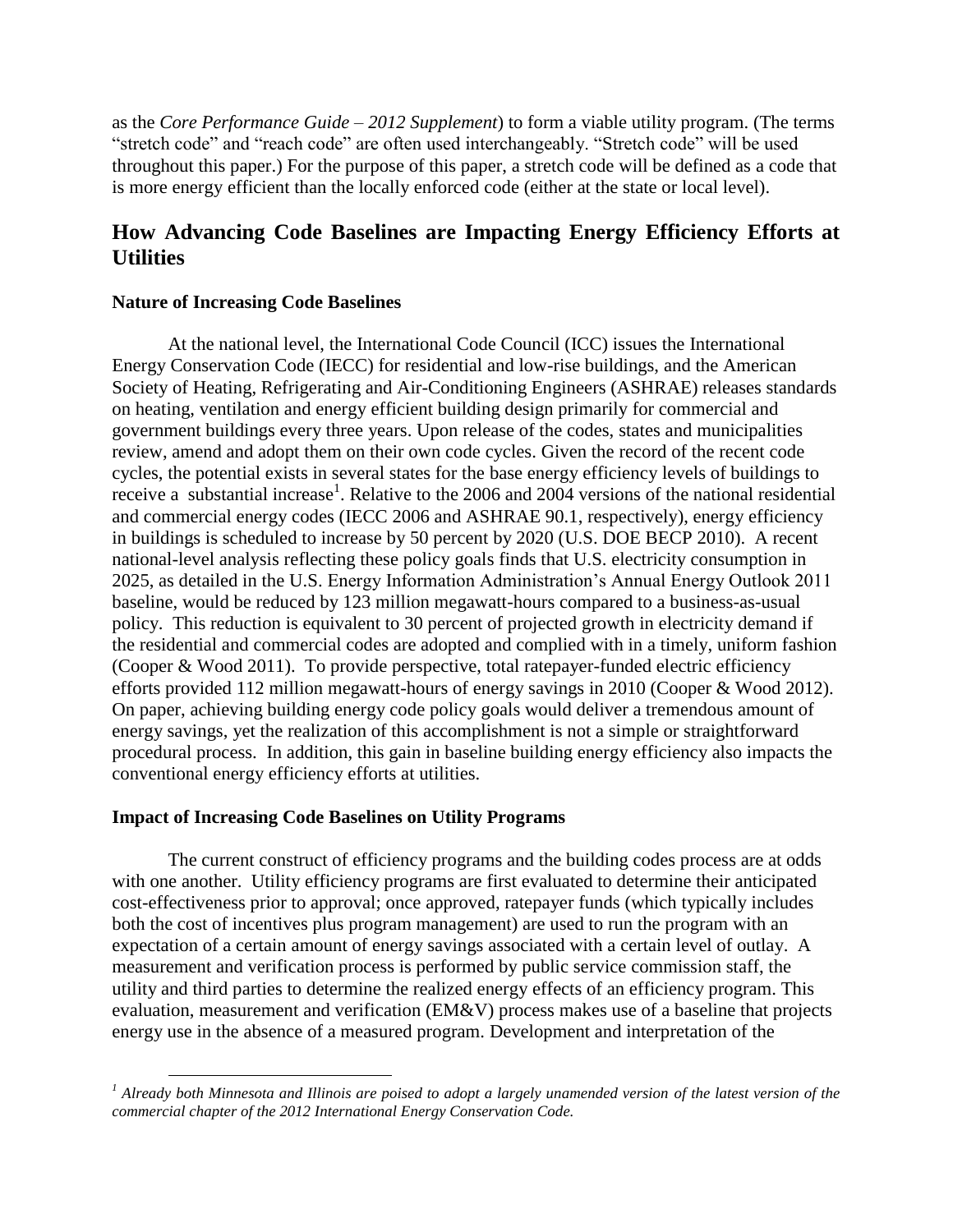baseline are subject to different perspectives, and the EM&V process often begins with a negotiated baseline that may not accurately capture the realities the program implementer is working with.

Building energy codes affect baseline energy use. As new building energy codes are adopted, they shift the starting point and change the potential for savings from utility efficiency programs in the short run. The downside risk is that an efficiency program may not reach its energy savings goal because an unexpected change in building codes can reduce the measured energy savings of the program. Codes challenge conventional utility efficiency programs and policies partly due to the difficulty in anticipating the timing of code changes and the actual energy effects of the code change. While the national code is developed with some regularity, the adoption and enforcement of codes at the state and municipal levels is less predictable. Realizing energy savings in buildings is complicated by the lag in time between the introduction of a national model code and its passage, with modifications, at the state or municipal level, inconsistent compliance with the prevailing code by building professionals due to either economics or lack of training, and the low prioritization of building energy codes by enforcement officials relative to fire and life safety.

#### **Utility Responses to Increasing Code Baselines**

The influence that building energy codes have on the measured performance of utility efficiency programs and the tremendous energy savings potential from codes has generated interest in the utility community to develop building energy codes programs. Utility supported building energy codes programs are structured to secure energy savings in buildings by engaging in the following activities:

- Affecting the adoption or implementation of a specific energy code policy either through technical or advocacy assistance in the area of adoption.
- Assist with efforts to improve or evaluate compliance with energy codes.

This work differs from traditional programs which focus on establishing specific products into a marketplace typically through a rebate structure.

A utility-supported building energy codes program could focus on accelerating the adoption of base codes, developing stretch codes that set higher-than-minimum efficiency goals for building energy use, and increasing compliance rates for either base or stretch codes. The suggested roles match other market transformation efforts that utilities engage in to move efficiency forward. Like other efficiency programs, a utility-supported building energy codes program should be structured with distinct objectives that address regional needs and opportunities to guide utility efforts. Utility program administrators and senior management must decide what the appropriate role and responsibility of the utility should be with respect to the codes community. Pursuing one or a combination of identifiable program efforts as part of a formal building energy codes program can help the utility meet increasing energy efficiency resource standard targets and other regulatory and policy goals while improving the energy efficiency of the building stock.

From the perspective of regulators and senior management at the utility, a building energy codes program must be cost-effective, scalable and measurable while delivering a magnitude of savings that justify the cost to develop and administer the program. In other words,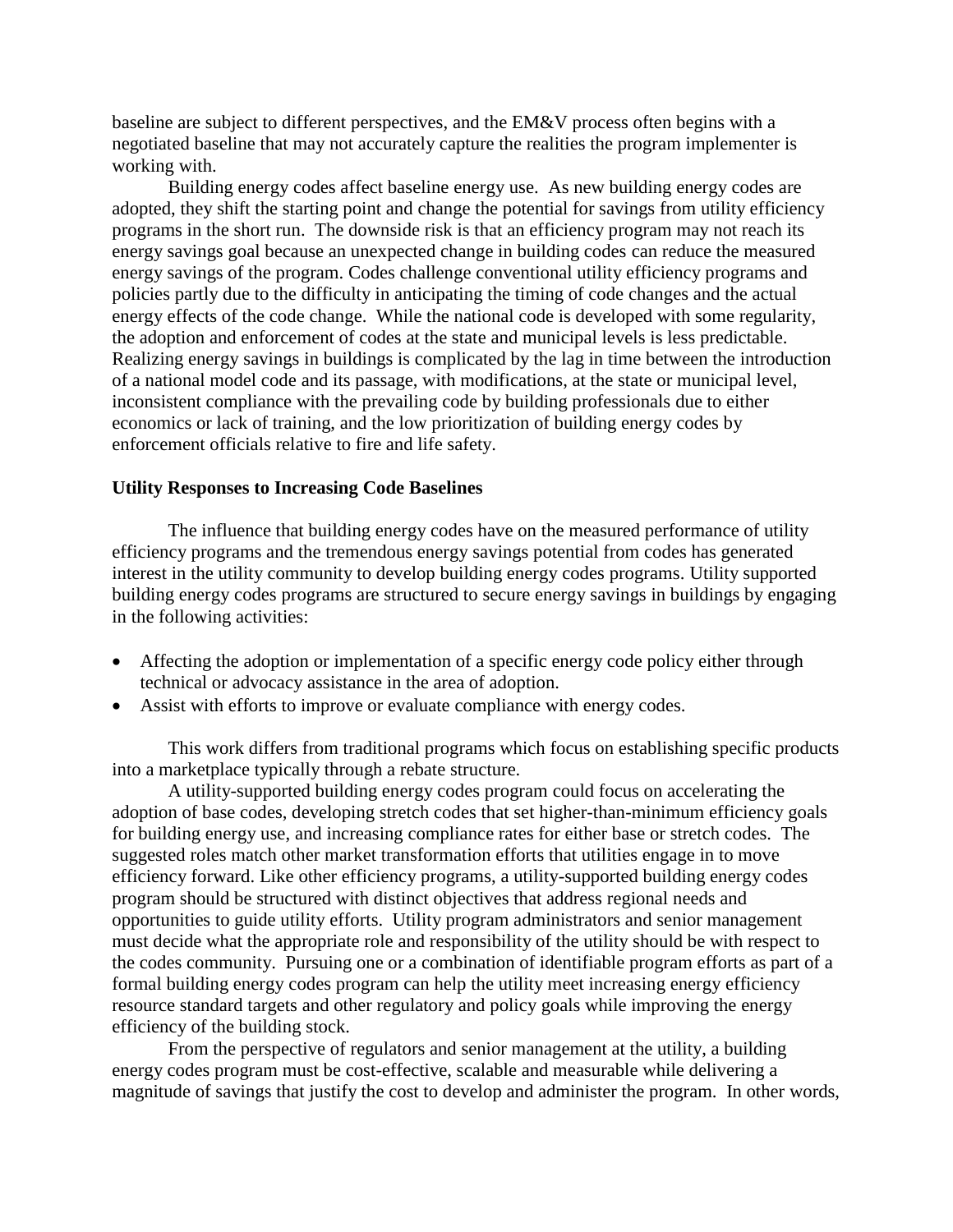a codes program needs to be worth the time and effort it takes the utilities to pursue it, and it must deliver results that can be systematically measured and compared against other efficiency program opportunities. Designing an evaluation protocol that captures and credits utility involvement in the codes process is a necessary step for serious involvement by utilities.

Utilities across the nation are at different stages in developing building codes programs. The program designs that have taken shape reflect an interest to increase compliance of the base code as well as develop stretch codes that elevate the design and construction of buildings to an above-code level. Both efforts help a utility deliver energy savings to customers, and both require the utility to develop a working relationship with stakeholders from the code adoption and compliance community.

Recent efforts by utilities in Massachusetts provide a unique opportunity to examine the development and use of a stretch energy code to deliver energy savings. In addition to crediting energy savings from the stretch code to the Massachusetts utilities, the stretch code offers a second source of benefits as it becomes a test case for the next cycle of changes to the base code. The following sections illustrate the statutory challenges and opportunities associated with developing a stretch code and how the stretch code model can be integrated into utility efficiency programs.

## **States and the Stretch Code Mechanism**

 $\overline{a}$ 

A key aspect to determining the viability of any effort in a given state or locality is knowing the requirements in the underlying code statutes. Most states require that both residential and commercial buildings meet a set of code requirements that often include an energy code. In a few "home-rule" states, no statewide code exists. In these "home-rule" states individual jurisdictions decide whether to adopt and enforce building codes, including the energy code. The underlying policy environment will greatly affect the applicability of stretch codes as an effective approach to securing energy savings in buildings.

 In some states with a statewide code, the law specifically prohibits municipalities from adopting a code that differs from the state code; this situation exists in states such as Connecticut, Rhode Island and Massachusetts. Massachusetts addresses this constraint by the use of an "informative appendix." An informative appendix to a code is an additional section to the document that includes a complete self-contained code that is written to meet all the administrative requirements of the code as well as contain requirements that are more energy efficient than the code. $2$ 

 An informative appendix can be used as a voluntary standard by builders who want to both build more energy efficient buildings and make sure that code officials will approve their buildings. Alternatively, where the statutory authority exists, local municipalities or governmental agencies can adopt the informative appendix as their own enforceable energy code.

In some cases, even when a state has a statewide code, local jurisdictions may still have the ability to adopt and enforce their own code (keeping in mind that in some states this ability may be restricted to only certain jurisdictions). Finally, in a so-called "home-rule" state a municipality or government agency can adopt any code (South Dakota or Missouri).

*<sup>2</sup> Including appropriate administrative requirements are important to ensure the enforceability of the code.*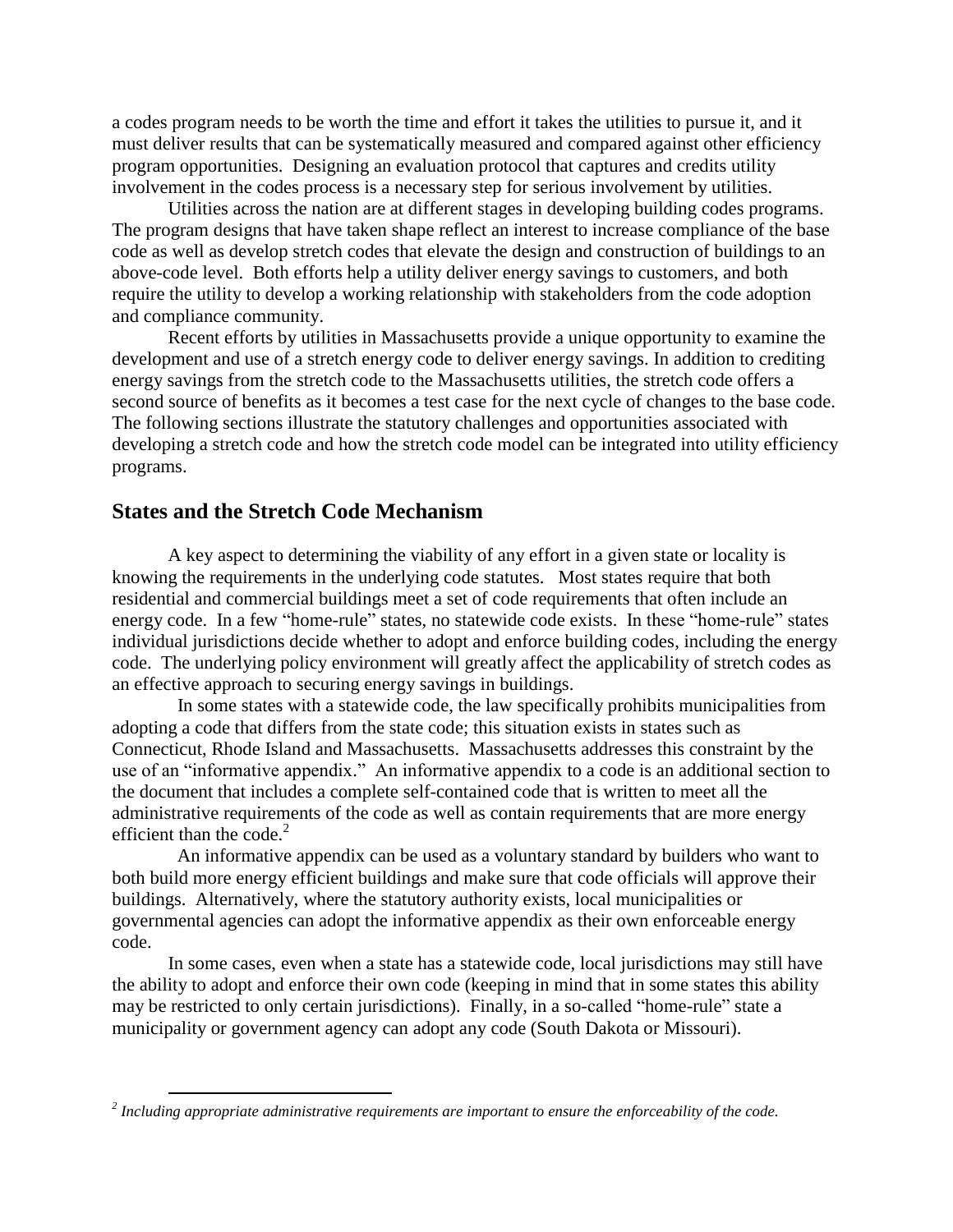However, in so-called "min-max" states, such as Oregon, local jurisdictions cannot adopt more or less stringent codes; stretch code adoptions are therefore not available. In states that prohibit the use of a stretch code for local jurisdictions, utilities can still use stretch codes as part of their energy efficiency program. This approach carries a number of advantages. Using a properly designed stretch code would provide a direct way for utilities to measure energy savings for their programs. They could subtract the energy use of the stretch code from the energy use under the regular code for a given building<sup>3</sup>. The use of a stretch code as a utility program would also "prime the pump" for future code adoptions in several ways, including:

- Early adopters in the builder community would demonstrate that a stretch code designed building can be built.
- The cost effectiveness of the stretch code would be tested by early adopter builders.
- Builders would become increasingly familiar with the stretch code and be less fearful of it becoming the regular code in the state.
- The stretch code could be the testing ground for new methods and technologies. Utilities (and by extension builders and other design professionals) could get a sense of the costs involved in building to the new stretch code, reducing uncertainty on this score, which is often a source of contention in the code adoption process.

### **Ways that Utility Programs Can Support a Stretch Code**

Because the concept is still in development, there is still some uncertainty about how utilities could support stretch codes. Nevertheless, utilities can support the stretch code in a number of ways. For example, to receive a rebate, the utility could require a builder to meet all the stretch code requirements. Utilities could ensure incentives are aligned with stretch code requirements. Finally, utilities could also incorporate elements of a stretch code into design reviews or technical assistance programs. The development of options would have to undergo a rigorous review.

### **Massachusetts as the Leading Stretch Code Jurisdiction**

 $\overline{a}$ 

Prior to 2009, Massachusetts state law specifically prohibited local jurisdictions from adopting and enforcing their own code. The statewide code ruled. However, under legislation passed that year - the "Green Communities Act" (GCA) - the situation changed. The GCA monetarily incentivizes towns in the Commonwealth to become "green communities." Adoption of a stretch code is part of the requirements to become a green community. This led to development of an informative and standardized appendix for the state.

The informative appendix was a code that was based on the Energy Star for Homes requirement for residential dwellings and on a code modeled after New Buildings Institute's (NBI) *Core Performance Guide* for commercial buildings. The informative appendix worked in the following way: A community wishing to receive "green community" status would adopt the informative appendix as their local code. Towns not seeking GCA status had to continue to enforce the regular state energy code. The informative appendix performed other important roles. It gave communities a simple option for adopting a stretch code, thereby simplifying the

*<sup>3</sup> Please note that, especially for commercial buildings, the process will probably require the development of models for different types of building such as hospitals, office buildings, government buildings, etc.*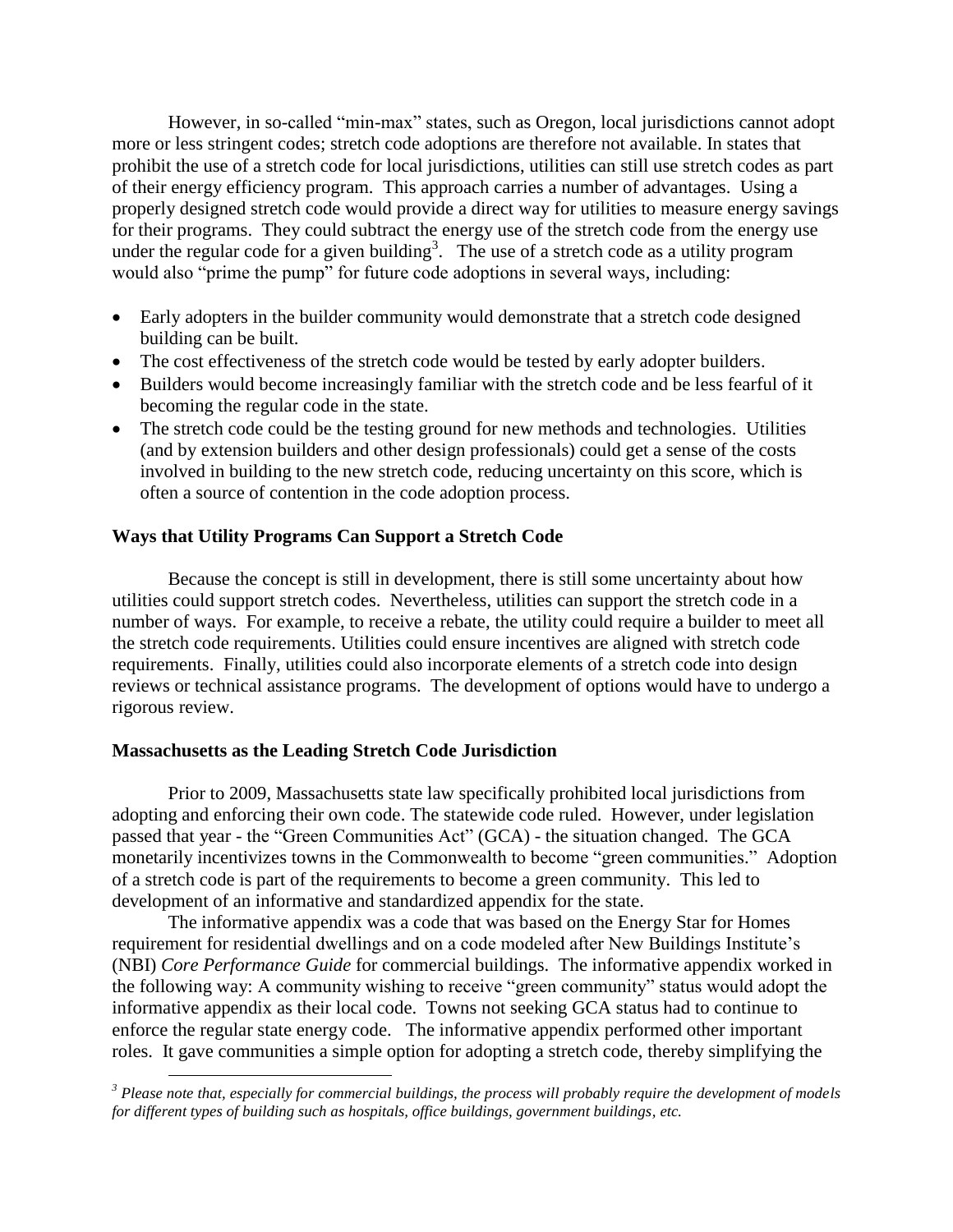process for becoming a Green Community. Moreover, the informative appendix gave the state control over the stretch code and prevented the proliferation of a multitude of stretch codes across the state (the reason for prohibiting local adoption of codes in the first place). An initial concern of both code officials and homebuilders was that in the effort to become a Green Community municipality, a jurisdiction would adopt any code they wished and call it a stretch code, which would generate an additional administrative burden on the state code agency as well as increase complexity for homebuilders working in different municipalities. Currently, over 100 communities have adopted the informative appendix throughout the commonwealth. (BBRS 2012) Utility involvement was very important to the adoption effort. Builders worried about the increasing costs associated with the informative appendix. However, the utilities, which had experience in building to the proposed standards, provided evidence, based on their implementation of Core Performance, demonstrating that increased costs were small in comparison to expected energy benefits. This information went a long way to assuaging stakeholder fears about the informative appendix.

Massachusetts is currently pursuing an adoption schedule for the next stretch code to take effect during the first half of 2013. The statewide utilities are assisting at many levels in the development and adoption activities for this new stretch code.

## **Models for Integrating Utility Programs Into Code Adoption Cycles**

### **Utility Involvement in energy codes programs**

Given statutory and jurisdictional allowances, a utility's design of building energy code programs may or may not include a stretch code component. Utilities have a variety of ways to intervene and support the code adoption cycle without the use of stretch codes by advocating for timely code adoption, testing and evaluating proposed code changes, and providing education and training opportunities to code officials, commercial building designers, contractors and developers. At the forefront of these proposed utility efforts is compliance enhancement achieved through supplemental education and technical training of professionals - such as architects, plan reviewers, building inspectors and others - that develop and permit buildings for occupancy.

In general, compliance rates of 40-60 percent have dogged new building energy codes. As a result, the actual energy efficiency of new construction is lower than anticipated (Vaidya et al-2010). Utility experience with building energy codes has grown, and a win-win opportunity under the right regulatory regime exists for targeted efforts to develop efficiency programs that can help close the compliance gap and deliver energy savings to customers. These codes programs are also helping utilities meet increasing policy goals at the state and national levels.

Code enforcement can be bolstered by utilities investing in basic supplemental activities, such as providing classroom-style trainings and workshops, along with funding the acquisition of technical resources like training manuals and code books. Support for local building departments and code officials through the development of resources and technical assistance is seen as a common design feature in utility outreach and education programs aimed at improving compliance rates. The anticipated outcome is that increased awareness and more comprehensive training on the current code will lead to a greater likelihood that buildings will be constructed to code. In general, utility programs are structured so that the utility is seen as a facilitator of efforts that lead to better trained building professionals without the utility being the inspector,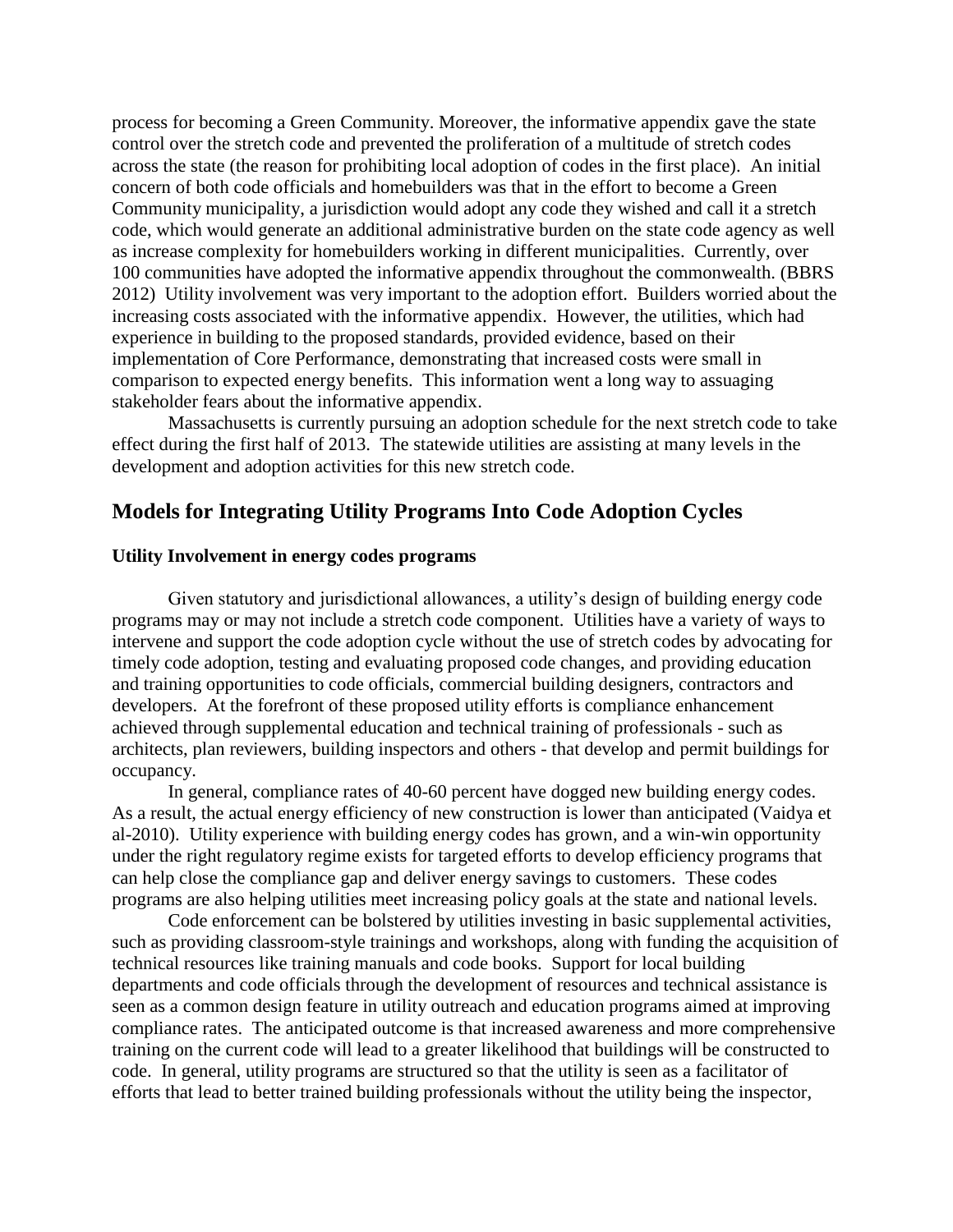per se. However, the utility may see some role as a code authority, for example, in helping with interpretations of the code. In this way, it can maintain a position of helping customers without being the enforcer.<sup>4</sup>

Keeping track of these efforts and assigning credit to utility programs requires the development of baseline surveys that identify changes in the energy savings levels of advancing codes and in the compliance rates. It is also necessary to rationalize the measurement and verification step that translates changes in compliance rates to energy savings attributable to utility program efforts. Protocol development for utility energy codes programs is currently underway in a number of states, such as Massachusetts and California, and further research is being coordinated by the Northeast Energy Efficiency Partnerships (NEEP) through their Regional Energy Measurement and Verification Forum. 5

Within the discussion above, one example of a currently available tool for utilities seeking to support stretch codes and future code adoptions affecting commercial and institutional buildings can be found in New Buildings Institute's *Core Performance - 2012 Supplement*.

## **A Utility Program Based on 2012 IECC**

#### **Guide and Tools for Advanced Commercial Buildings**

The Advanced Buildings® program at New Buildings Institute is a leading program that advances energy practices in commercial and institutional buildings ranging from 10,000- 100,000 square feet. As recently released, the Core Performance offering in the Advanced Buildings program now allows commercial incentive programs to be pegged to the efficiency measures in the 2012 IECC that may be the basis for a stretch code or a future code adoption.

Since its first release in 2003, the *Core Performance Guide* (and its forerunner, *E-Benchmark*) has been used in over 100 buildings. The prescriptive and performance criteria in Core Performance were developed to address high performance in building envelope, lighting, HVAC, power systems and controls, and put these measures together in a package that can be implemented by small and medium-sized buildings. Validated by the results of energy modeling evaluations of three major building prototypes (retail, office and k-12 schools), the *Core Performance Guide* is broken down into four specific sections:

Section 1 - Design Process Strategies Section 2 - Core Performance Requirements Section 3 - Enhanced Performance Strategies Section 4 - Energy Modeling

 $\overline{a}$ 

*<sup>4</sup> Utility-funded code training programs have been implemented across a handful of states, including California (PG&E, SCE, SDG&E, SoCal Gas), Illinois (ComEd, Ameren Illinois, Ameren Gas, NICOR, North Shore Gas, and Peoples Gas), Maine (Efficiency Maine), Massachusetts (National Grid), Nevada (NV Energy), New York (NYSERDA), Rhode Island (National Grid), Vermont (Efficiency Vermont), Washington (PacifiCorp, Puget Sound Energy), and others.*

*<sup>5</sup>A series of presentations on the issues and examples of attribution for utility codes programs can be found at: http://neep.org/uploads/EMV%20Forum/EMV%20Products/Codes\_Standards\_Workshop\_92810\_Materials.pdf*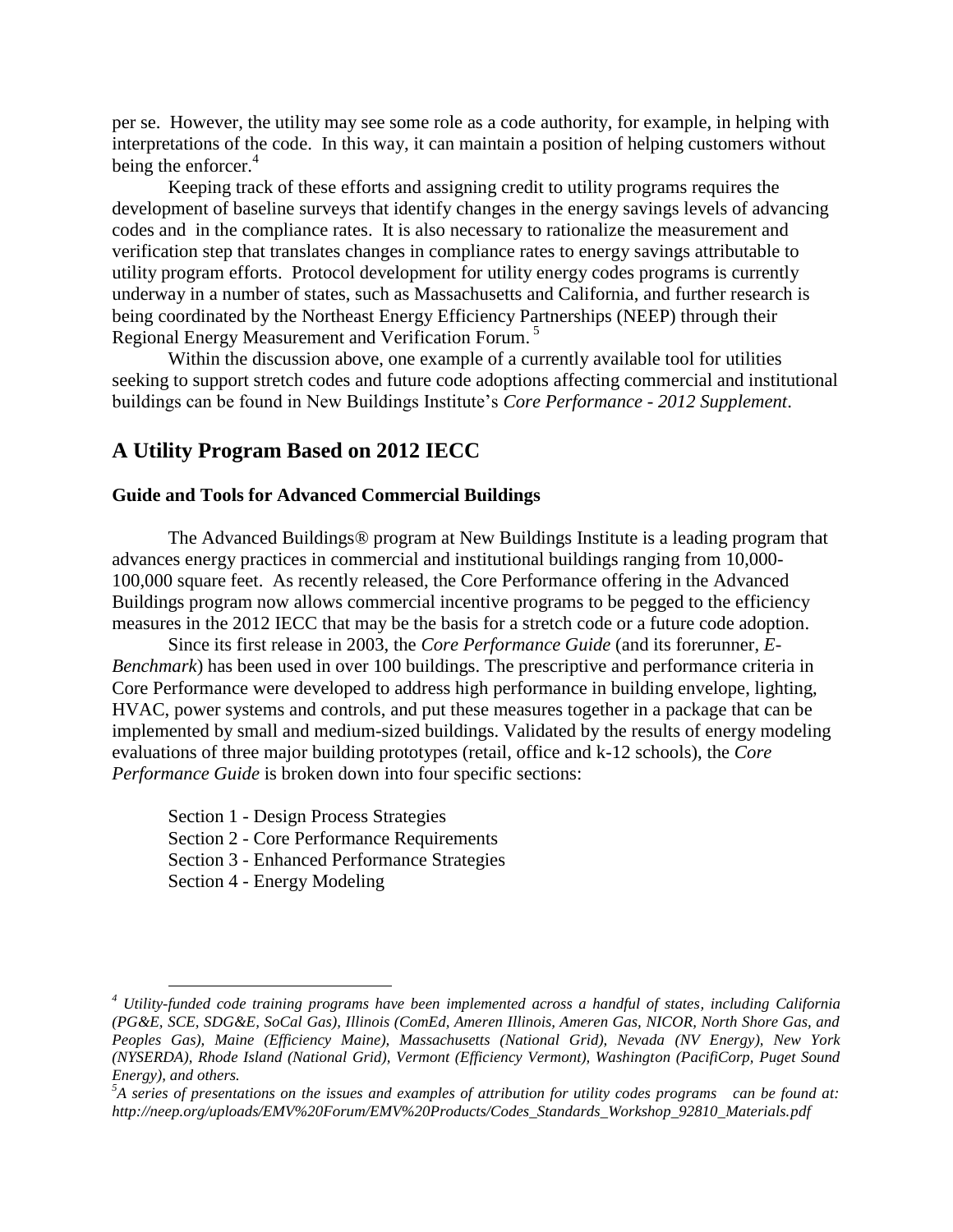As efficiency programs explored methods to incorporate Advanced Buildings into their new construction programs, NBI took on the role of ensuring the relevance of the document to the particular programs, developing associated tools and creating appropriate training materials.

**The Evolution to Core Performance - 2012 Supplement.** Following adoption of the Massachusetts Stretch Code described above, it became evident in 2009 that the Stretch Code could provide an important model for the next version of the IECC, the 2012 IECC. During development of the 2012 version of the International Energy Conservation Code (IECC), a partnership of the American Institute of Architects (AIA), the U.S. Department of Energy (DOE) and NBI submitted a comprehensive proposal to update the IECC based largely on the provisions of NBI's *Core Performance Guide*, as modified for the Massachusetts Stretch Code. That proposal went through a public review and revision process that updated the original Core Performance provisions to create the proposal that was ultimately accepted for the 2012 IECC. This process was used in turn to revise the *Core Performance Guide* (Version 1.1) and bring it up to a level of stringency on par with what was ultimately adopted in the 2012 IECC. Although Version 1.1 of the *Core Performance Guide* reaches the same basic level of stringency as IECC 2012, it is not exactly the same level, nor are the requirements in the same format. The *Core Performance - 2012 Supplement* is a drop-in replacement for Section 2 of the *Core Performance Guide* that fully aligns the *Guide* with the requirements of the 2012 IECC, allowing it to be used as guidance for projects seeking compliance with IECC 2012, either as a base code, stretch code or utility program. The ongoing relationship of Core Performance to the IECC, both as a precursor to future codes and as a utility support tool for existing or pending codes, is illustrated in Figure 1.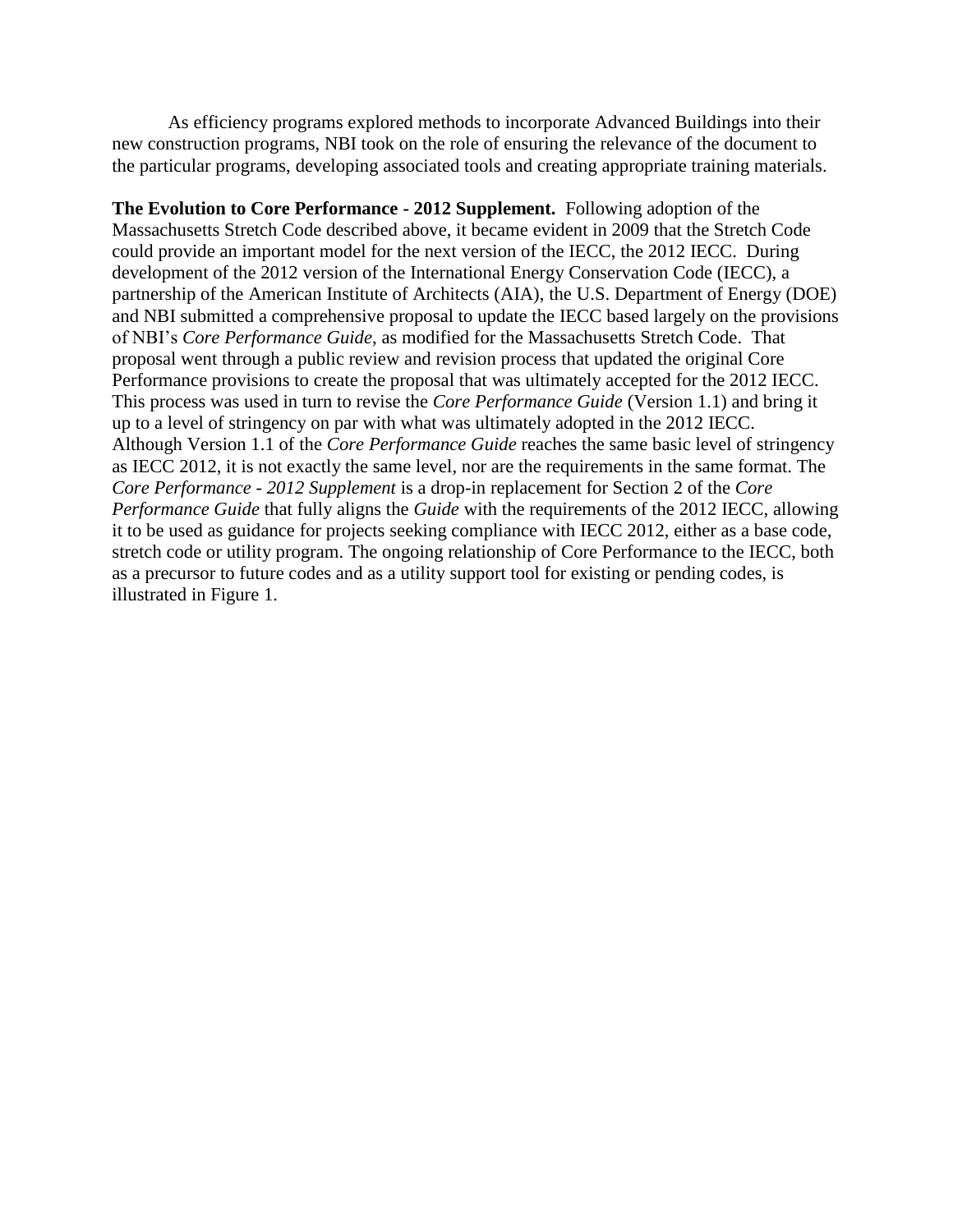#### **Figure 1. The Evolutionary Cycle of the Core Performance program**



**Energy Saving Levels of Core Performance - 2012 Supplement.** For purposes of measuring the energy savings levels of increases in the efficiency of commercial buildings in Massachusetts, in 2011 New Buildings Institute, with contractor Madison Engineering, conducted a comparative baseline of applicable code levels. To estimate past, current and future energy efficiency efforts, the analysis compared the following four commercial energy code baselines for the Program Administrators to use as estimates for program savings in Massachusetts.<sup>6</sup>

- IECC 2006
- IECC 2009

 $\overline{a}$ 

- IECC 2012 (closely aligned with the first Stretch Code)
- Speculative Next-cycle Stretch Code

*<sup>6</sup> Massachusetts, per state law, adopts the International Energy Efficiency Code every three years. Although the adopting agency can amend the code, it typically does not because the law does not allow the agency to weaken the stringency of the code. Consequently, there is typically very little call to make the base code more stringent than the model code.*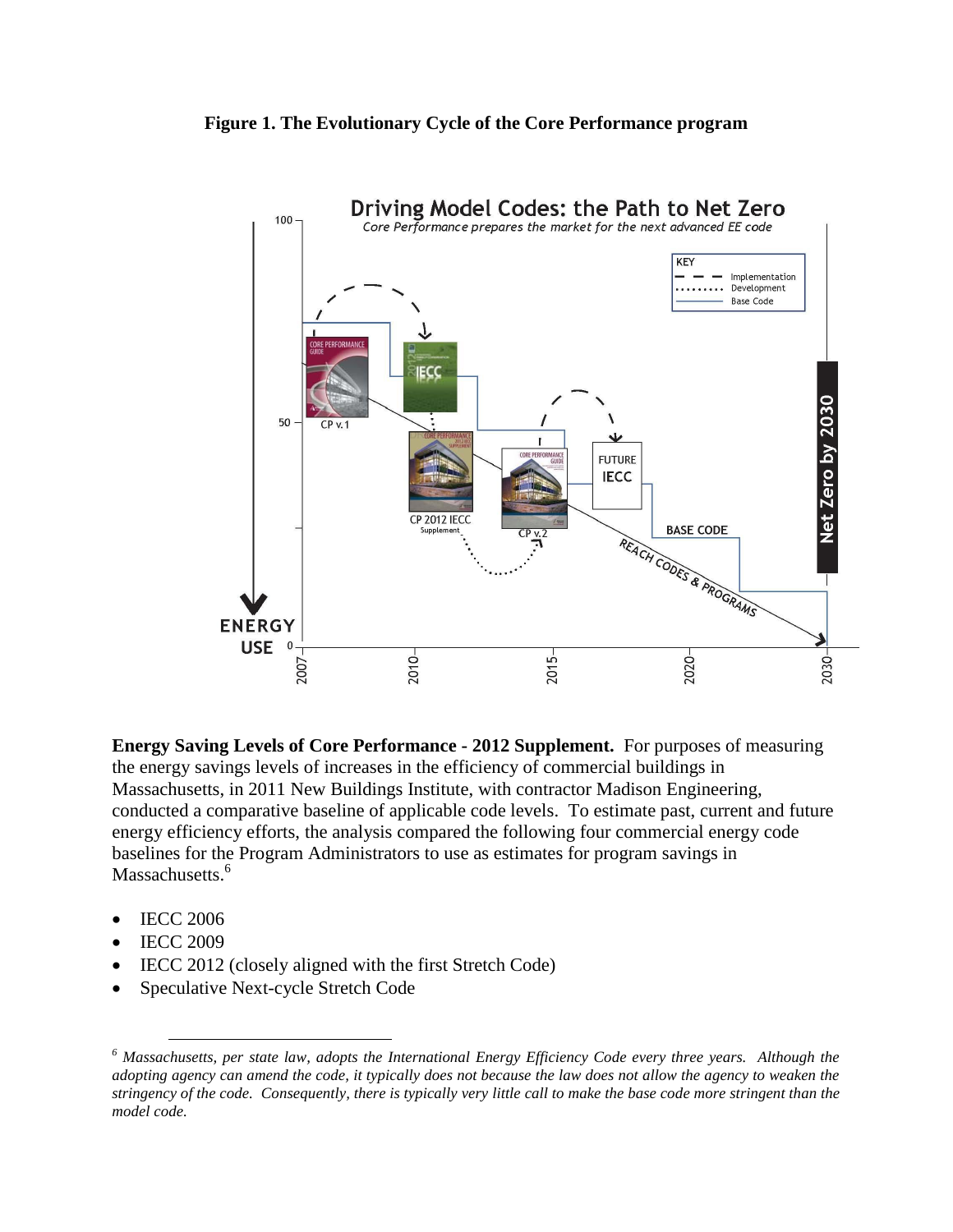Five building prototypes were modeled for each code, and the results were weighted by building type population from national data. The analysis was restricted to Climate Zone 5 of the nationally accepted maps of climate data for energy modeling of buildings.

|                    |                     | <b>Baseline Code</b> |                  |                  |
|--------------------|---------------------|----------------------|------------------|------------------|
|                    |                     | <b>IECC-2006</b>     | <b>IECC-2009</b> | <b>IECC-2012</b> |
| "Measured"<br>Code | <b>IECC-2009</b>    | $6.4\%$              |                  |                  |
|                    | <b>IECC-2012</b>    | 16.5%                | 10.7%            |                  |
|                    | Next-Cycle          | 34.0%                | 29.5             | 21.0%            |
|                    | <b>Stretch Code</b> |                      |                  |                  |

**Table 1. Energy Savings (Percent of Total Building Energy Use)**

Source: Edelson, et al. 2011

The results in Table 1 indicate that a whole-building Core Performance – 2012 program for commercial buildings would save approximately 11 percent in jurisdictions with a 2009 IECC baseline and 17 percent in jurisdictions with a 2006 IECC baseline. The savings levels over ASHRAE 90.1-2007 and ASHRAE 90.1-2004 baselines, respectively, are estimated to be approximately one to two percentage points higher Climatic variations may increase or decrease these savings estimates for specific service territories, and the savings levels generally increase as climatic conditions become more extreme than those found in Massachusetts. In addition, if the savings are measured against only code-regulated energy uses (excluding plug loads and other miscellaneous loads), energy savings from the modeled code programs would result in proportionally larger savings percentages.

### **Conclusion**

Energy codes have long been thought to be the "clean-up" instrument in the scope of market transformation instruments. In essence, once a measure is legally required in code, the market has been thoroughly transformed. But more recently, as a result of strong policy drivers, energy codes have shifted to become more actively engaged toward "midstream" and "leading" energy efficiency measures. This shift is continuing at least through the current three-year development cycle for both ASHRAE 90.1 and the IECC. Utility companies have recognized this shift in the policy role of energy codes and are beginning to realize the impacts that shift is having on their programs. In the current model code cycle, utilities that base whole-building programs on the 2012 IECC before it takes effect as a statewide minimum code potentially can claim large savings while working in parallel with the larger energy codes policy objectives.

The stretch code model in Massachusetts has successfully served both energy policy objectives and utility participation, but this model is not available in all jurisdictions. Many utilities face significant new challenges and opportunities in working with the rapidly advancing energy codes in their unique service territories. The industry's support network and regulatory regime needs to ensure that newly developed programmatic tools and evaluation protocols are available to enable utilities to meet these challenges and to realize these significant opportunities.